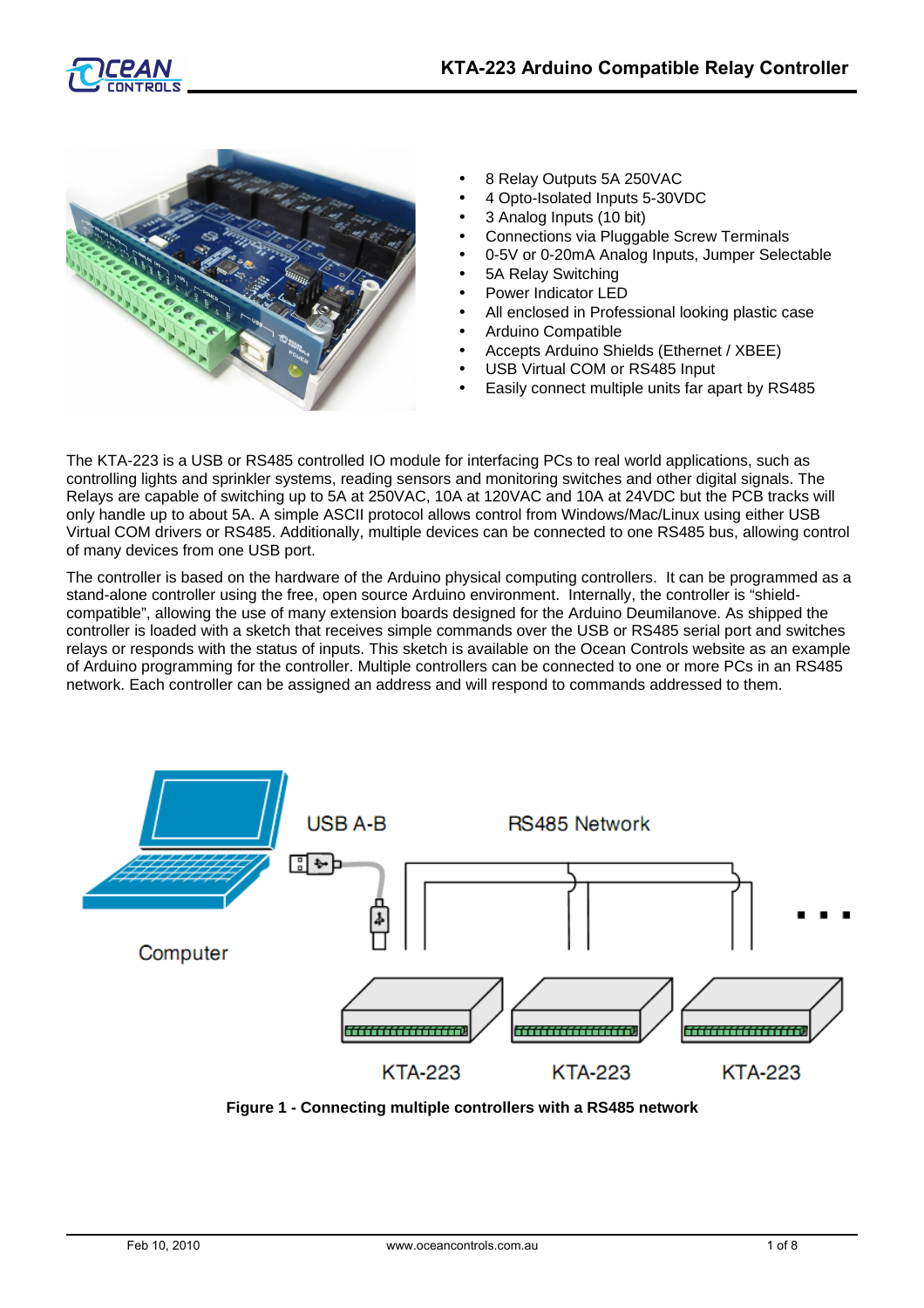

# **Connections**

| Label      | <b>Description</b>                | Label           | <b>Description</b>                  |
|------------|-----------------------------------|-----------------|-------------------------------------|
| $+$        | Opto-Isolated Input Positive      | 5 <sub>VO</sub> | 5V Output for Sensors               |
|            | Opto-Isolated Input Negative      | $V +$           | 12V Power Supply Positive Inp       |
| ANx        | Analog Input x                    | <b>COM</b>      | <b>Common Connection (Ground)</b>   |
| <b>COM</b> | <b>Common Connection (Ground)</b> | <b>USB</b>      | USB B-type connection to PC         |
| $D+$       | RS485 Data+                       | NO              | <b>Relay Normally Open Contact</b>  |
| $D -$      | RS485 Data-                       | C               | <b>Relay Common Contact</b>         |
|            |                                   | NC              | <b>Relay Normally Closed Contac</b> |

| Label | <b>Description</b>                | Label      | <b>Description</b>                   |
|-------|-----------------------------------|------------|--------------------------------------|
| $+$   | Opto-Isolated Input Positive      | 5VO        | 5V Output for Sensors                |
|       | Opto-Isolated Input Negative      | $V +$      | 12V Power Supply Positive Input      |
| ANx   | Analog Input x                    | <b>COM</b> | <b>Common Connection (Ground)</b>    |
| COM   | <b>Common Connection (Ground)</b> | <b>USB</b> | USB B-type connection to PC          |
| D+    | RS485 Data+                       | <b>NO</b>  | <b>Relay Normally Open Contact</b>   |
| $D -$ | RS485 Data-                       | C          | <b>Relay Common Contact</b>          |
|       |                                   | NC.        | <b>Relay Normally Closed Contact</b> |

## **Table 1 - Connections**

# **Specifications**

Power Supply  $V+$  and COM:

KTA-223: 9-16V DC (12V Nominal) ~200mA + External 5V drain

KTB-223: 18-32V DC (24V Nominal) ~200mA + External 5V drain

Analog Input ANx:

0-5V: ~500kΩ effective resistance with no jumper installed

0-20mA: ~250Ω effective resistance with jumper installed

Opto-Isolated Input: 0-30V, ~1kΩ effective resistance

Relay Outputs: SPDT relays rated to 5A (resistive). 250VAC / 30VDC

5V Auxiliary Supply 5V: 200mA

## **Jumper Settings**

The Analog inputs of the KTA-223 can be set for 0-5V or 0-20mA operation. Opening the case and inserting jumper shunts in the positions J1, J2 or J3 will set the associated analog inputs to 0-20mA operation. Removing the shunts will set the analog inputs to 0-5V operation.

The Analog inputs are protected with 4.7kΩ inline resistors, this will protect the microcontroller from damage for accidental input voltages up to 30V.

When the jumper labeled AUTO RESET is installed the board will reset each time a serial connection is made to the USB COM port. This should only be installed when reprogramming via the Arduino Environment, or the device will reset each time a serial connection is made to the unit.

## **Using the Controller**

The controller requires 12VDC or 24VDC to operate, connected to V+ and COM. This can come from a plugpack, bench top power supply or battery. The controller has screw terminals for the connection of power. Plugpack power supplies often come with a plug on the end of the lead. The plug can be cut off and bare wires exposed for the screw terminals on the controller.

Connect the power supply positive connects to the V+ terminal and negative to the COM terminal next to it. The POWER LED should light. A diode protects the controller and prevents it from operating with power connected in reverse polarity. If the LED does not light, ensure your supply is delivering sufficient voltage and is connected correctly.

Connect the controller to a computer using a USB A male to USB B male cable. When the power is turned on your computer may prompt you to install drivers. The drivers required are the FTDI Virtual COM Port Drivers the latest versions for all systems are available from<http://www.ftdichip.com/Drivers/VCP.htm>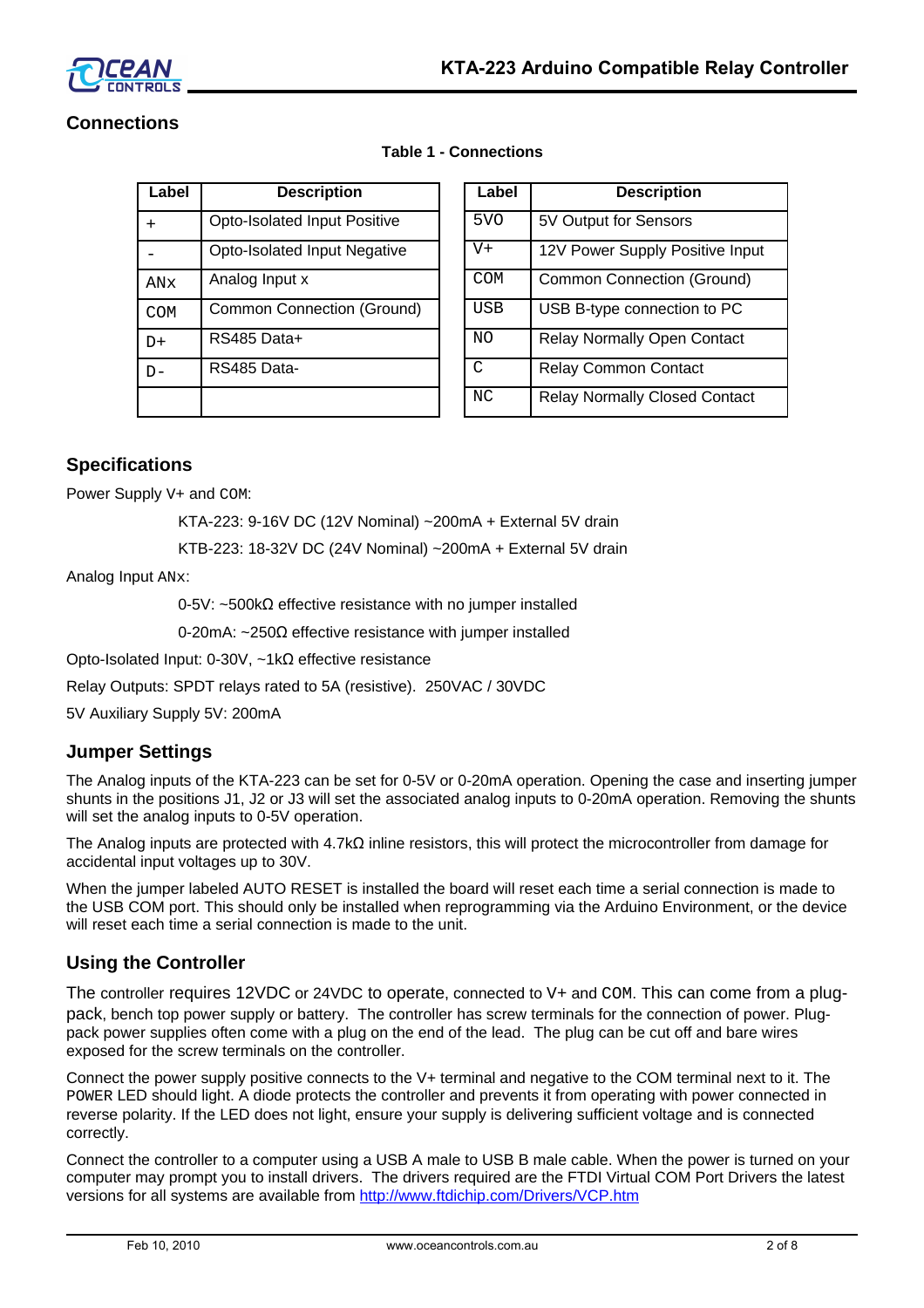

| KTA-223 Relayduino Tester                                                                                                                                                                                                                                                                                        |  |  |  |  |
|------------------------------------------------------------------------------------------------------------------------------------------------------------------------------------------------------------------------------------------------------------------------------------------------------------------|--|--|--|--|
| Comms<br>Address:<br>Baud<br>10<br>Port:<br>7<br>Open<br>@00A0<br>RX:<br>020<br>TX:<br><b>Address</b><br>Relays<br>1<br>Change<br>Toggle 5<br>Toggle 1<br><b>Digital Inputs</b><br>Toggle 2<br>Toggle 6<br>1:<br>Toggle 3<br>Toggle 7<br>$\overline{c}$<br>Toggle 4<br>Toggle 8<br>3:<br>4:<br>ALL OFF<br>ALL ON |  |  |  |  |
| Analog Inputs<br>1:<br>452<br>406<br>$\overline{2}$<br>3: 441<br><u>www.oceancontrols.com.au</u>                                                                                                                                                                                                                 |  |  |  |  |

The main window of the Windows test utility is shown here.

If the Address of the unit you wish to control is known put it in the "Address" text box, if not, use 0 for the address and any unit will respond.

Enter the COM Port number in the "Port" text box, if this is not known it can be found in the device manager under ports. The quickest way to run device manager is by clicking Start->Run and then typing "devmgmt.msc".

Once the device is communicating, Relays can be turned on or off by clicking the buttons in the Relays group and the status of the Digital and Analog Inputs are shown in their relevant groups.

The source code for this program is available from Ocean Controls and is written in Visual Basic Express 2008 which is available free from Microsoft.

Ocean Controls can also supply a similar example program with source code for Visual Basic 6.

## **Communicating with the Controller**

The Address and Baud Rate of the unit can be set and are stored in the controller's memory. By default the controller is listening for serial data at 9600 baud, and has address 00. The controller will always use 1 Stop Bit, 8 Data Bits and No Parity.

The commands the controller uses are in the form

@AA CC X<CR>

The @ symbol is used to define the start of a command. AA is the address of the unit from 00 to 99. CC is a two letter command used to determine the command type. X is a one or more characters which determines the parameter for the command.

<CR> is the carriage return character. This is ASCII character 13, or 0x0d.

Each time a valid command is received the unit will respond with #AA followed by any values that are requested from the unit.

Note that 00 is the Wildcard Address, if a command has 00 as the address, all devices will respond as if they have been individually addressed.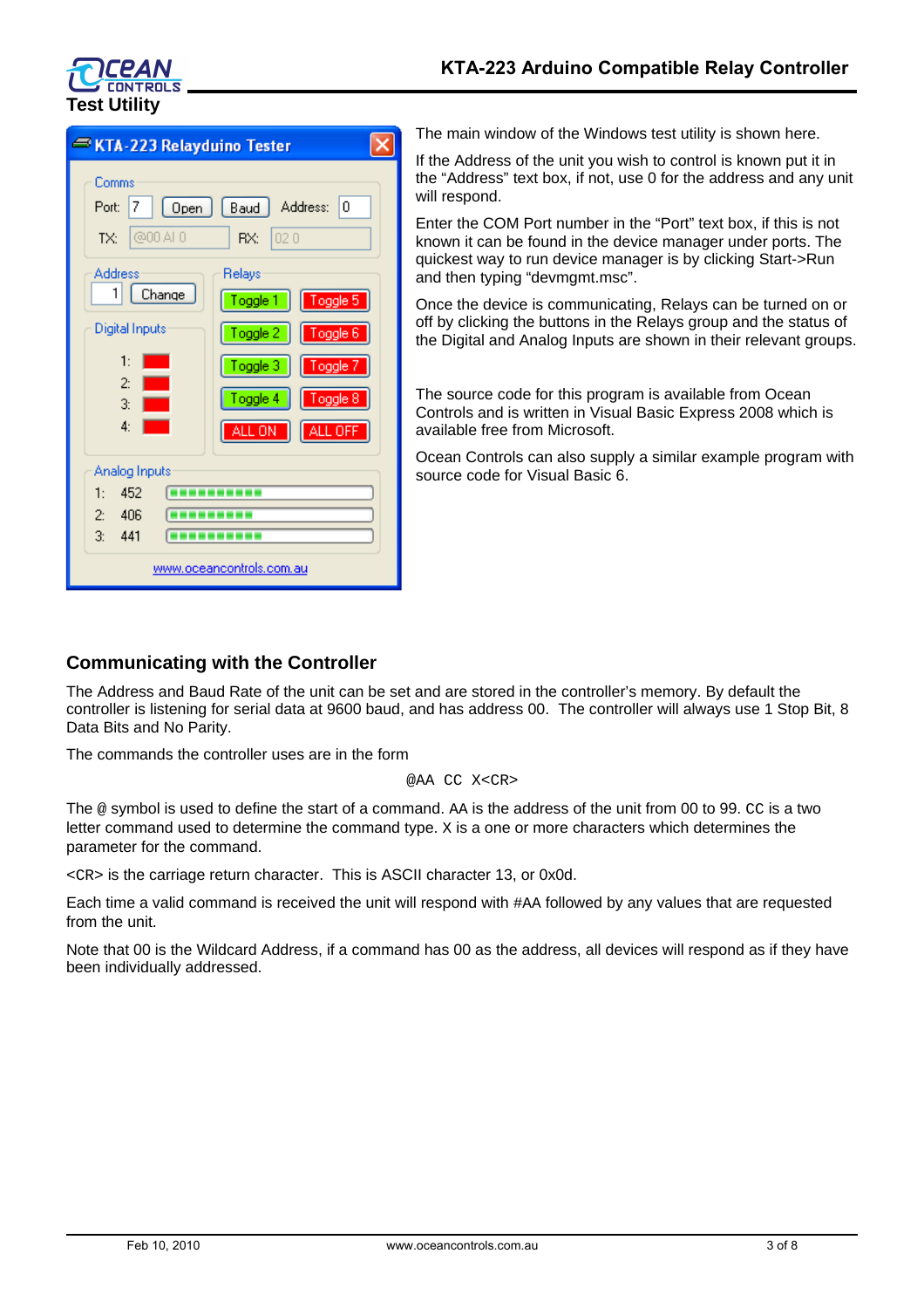

| Letter      | Command                        | $i$ avi $\sigma$ $\lambda$ - Colliniariu Set<br>Parameters                                            |                 |  |
|-------------|--------------------------------|-------------------------------------------------------------------------------------------------------|-----------------|--|
| ON          | Turn Relay On                  | 1-8: Turn Relay 1-8 On Individually                                                                   |                 |  |
|             |                                | 0: Turn All Relays On at Once                                                                         |                 |  |
| OF          | Turn Relay Off                 | 1-8: Turn Relay 1-8 Off Individually                                                                  |                 |  |
|             |                                | 0: Turn All Relays Off at Once                                                                        |                 |  |
| WR          | Write to all Relays at<br>once | The parameter is a number which determines which of the relays<br>should be turned on or off.         |                 |  |
| TR          | Turn Relay on for Set<br>Time  | 2 parameters, First is 1-8: Relay Number, Second 001-255: Time in<br>tenths of seconds to turn ON for |                 |  |
| RS          | <b>Status of Relays</b>        | 1-8: Returns Status of Relays 1-8 Individually                                                        |                 |  |
|             |                                | 0: Returns Status of All Relays                                                                       |                 |  |
| <b>IS</b>   | Status of Inputs               | 1-4: Returns Status of Inputs 1-4 Individually                                                        |                 |  |
|             |                                | 0: Returns Status of All Inputs                                                                       |                 |  |
| AI          | Read Analog Input              | 1-3: Read Value of Analog Input 1, 2 or 3                                                             |                 |  |
|             |                                | 0: Returns Value of All Analog Inputs                                                                 |                 |  |
| $_{\rm SS}$ | <b>System Status</b>           | Must be 0, Returns status of all Relays, Analog and Digital Inputs                                    |                 |  |
| SA          | <b>Set Address</b>             | 01-99: Sets the Address of the unit in Memory                                                         |                 |  |
| <b>SB</b>   | Set Baud Rate                  | 1-10: Sets the Baud Rate                                                                              |                 |  |
|             |                                | 1: 1200 baud                                                                                          | 6: 19200 baud   |  |
|             |                                | 2: 2400 baud                                                                                          | 7: 28800 baud   |  |
|             |                                | 3:4800 baud                                                                                           | 8: 38400 baud   |  |
|             |                                | 4: 9600 baud (default)                                                                                | 9:57600 baud    |  |
|             |                                | 5: 14400 baud                                                                                         | 10: 115200 baud |  |
|             |                                |                                                                                                       |                 |  |

#### **Table 2 - Command set**

## **ON: Relay On Command**

This command is used to turn a single relay on. E.g.: @44 ON 1 will turn relay 1 on for the unit with address 44. It can also be used to turn all the relays on, this occurs when the parameter value is 0.

#### **OF: Relay Off Command**

Similar to the on command this command will turn relays off in the same manner. E.g.: @44 OF 1 will turn relay 1 off for the unit with address 44, @44 OF 0 will turn all relays off.

#### **WR: Write Relays Command**

The write relays command is used when more than one relay is to be turned on or off at once. The parameter is a decimal number which, in binary, represents the on and off status of the 8 relays. The least significant bit of this value controls relay 1. The most significant bit of the parameter value controls relay 8. A set bit (1) turns the relay on, a cleared bit (0) turns the relay off.Example: To turn relays 1, 2 and 6 on (and others off) the binary value required is 00100011. In decimal this is 35.  $(2\sqrt{1-1}) + 2\sqrt{2-1} + 2\sqrt{6-1} = 35$ . To issue this to a controller with address 44, the required command is @44 WR 35

## **TR: Timed Relay Command (v1.1 and Later)**

The timed relay command is used to turn a single relay on for a set period of time, after which the relay automatically turns off. Two parameters are needed, separated by a space, the first is the relay number (1-8) and the second is the time to turn the relay on for in tenths of seconds (001-255) the second parameter must have 3 digits. E.g.: @44 TR 1 050 will turn relay 1 on for 5 seconds.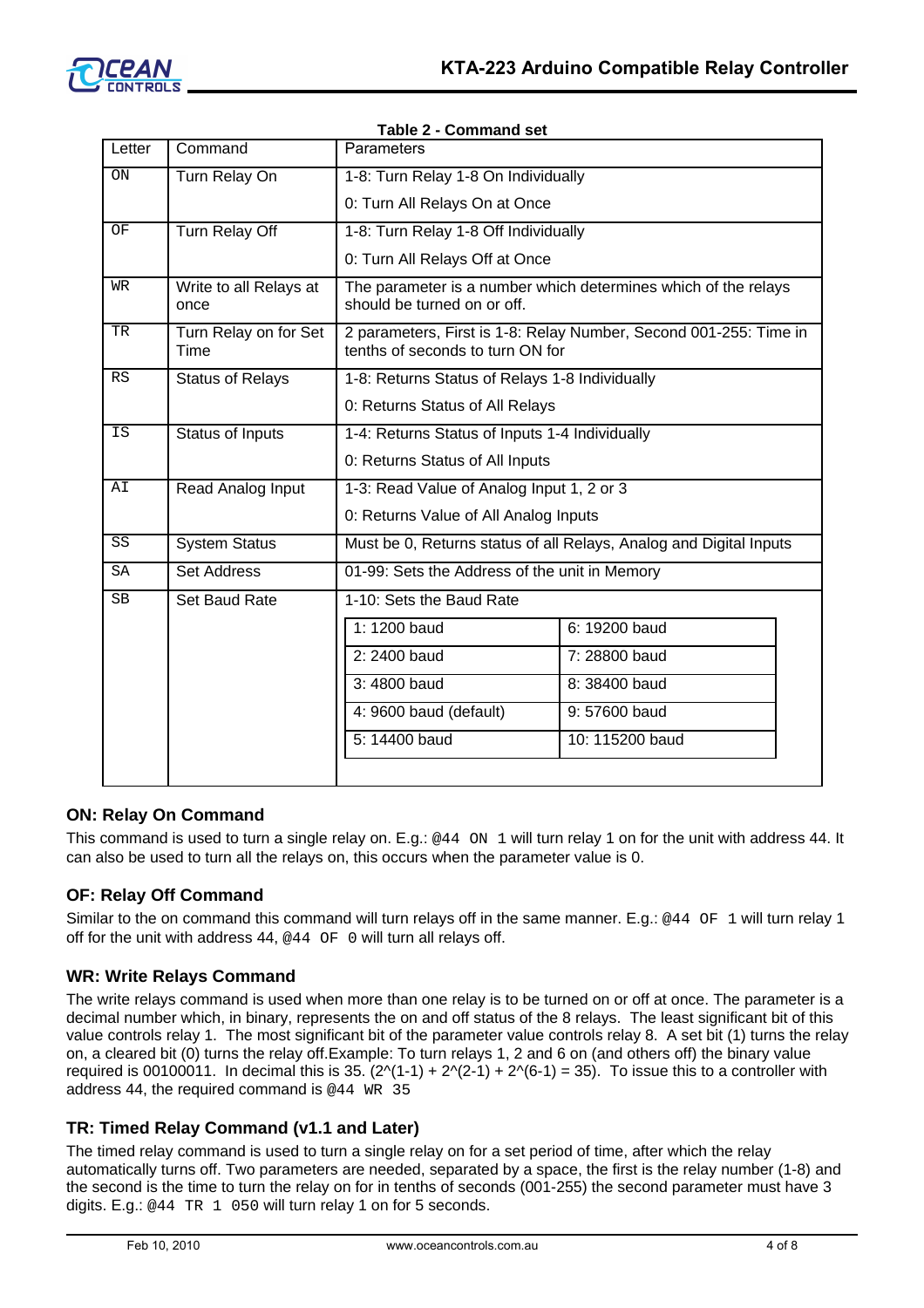

## **IS: Input Status Command**

This command will return the status of the inputs. If the parameter is between 1 and 4 then the controller will return a 0 or 1 corresponding to that input. E.g.: @44 IS 1 will return  $\#44$  1 if the input is on, or  $\#44$  0 if the input is off.

If the parameter is 0 then the unit will respond with the status of all the inputs, in similar form as the Write Relays command. E.g.: If inputs 1 and 2 for the unit are on then @44 IS 0 will return #44 3. 3 is 0011 in binary, and each bit represents each input from 4 down to 1.

#### **RS: Relay Status Command:**

Much the same as the input status command, this command will return the status of the relays. If the parameter is between 1 and 8 then the unit will return with a 0 or 1 corresponding to that relay. E.g.: @44 RS 1 will return  $\#44$ 1 if the relay is on, or  $#44$  0 if the relay is off.

If the parameter to this command is 0 then the unit will respond the same way as the input status command, but return the status of the relays.

### **AI: Analog Input Command**

The analog input command will read the status of the analog input defined by the parameter and return it as a value between 0 and 1023. E.g.: @44 AI 1 will return #44 512 if the analog input is reading 50%.

#### **SS: System Status (v1.1 and Later)**

The system status will requires a parameter of 0 and returns the status of all relays and inputs, 5 values each separated by a space. The first value returned is the same as is returned for an RS 0 command, the second value returned is the same as is returned for an IS 0 command and the last 3 values returned are the same as returned from and AI 0 command.

### **SA: Set Address**

Addresses are valid from 01-99. A unit will only respond if its address in memory is the same as that of the command sent, or if the address of the command sent is 00. The address is saved to non-volatile memory inside the controller, meaning it will be preserved even after power is disconnect from the controller.

#### **SB: Set Baud**

Parameters from 1 to 10 are valid, corresponding to values shown in Table 3.

| <b>Table 3 - Baud rate selection</b> |                 |  |
|--------------------------------------|-----------------|--|
| 1: 1200 baud                         | 6: 19200 baud   |  |
| 2: 2400 baud                         | 7: 28800 baud   |  |
| 3: 4800 baud                         | 8: 38400 baud   |  |
| 4: 9600 baud (default)               | 9:57600 baud    |  |
| 5: 14400 baud                        | 10: 115200 baud |  |

The baud rate is saved to non-volatile memory inside the controller, meaning it will be preserved even after power is disconnect from the controller.Using the Controller as an Arduino

The KTA-223, as supplied, is an Arduino compatible board with Arduino bootloader and a custom sketch loaded that responds to the serial commands listed above. The source code of this is available from Ocean Controls and can be modified in the Arduino environment to suit your purpose.

The Arduino programming environment can be downloaded for Windows, Mac OS X and Linux from <http://www.arduino.cc/>

When using the KTA-223 with the Arduino Environment select "Arduino Duemilenove w/ ATmega328" from the "Tools->Board" menu, and install the "AUTO RESET" jumper on the PCB for ease of programming.

The hardware has been designed to accept the Arduino compatible Shields. The cover may not be able to be installed when using larger shields. Some shields may require removal or modification of the back panel to fit overhanging components (The Libelium XBee shield fits with XBee modules using chip antennae, but SMA antenna connections conflict with the back panel)The V1 controller PCB does not locate the 6-pin ICSP in the same position as the Arduino Deumillanove. Some shields (notably the Libelium XBee shield) take 5V power, ground or other signals from the ICSP header. These shields must be supplied power or signals from the standard Arduino header rows, or extended from the ICSP connection on the controller the the shield.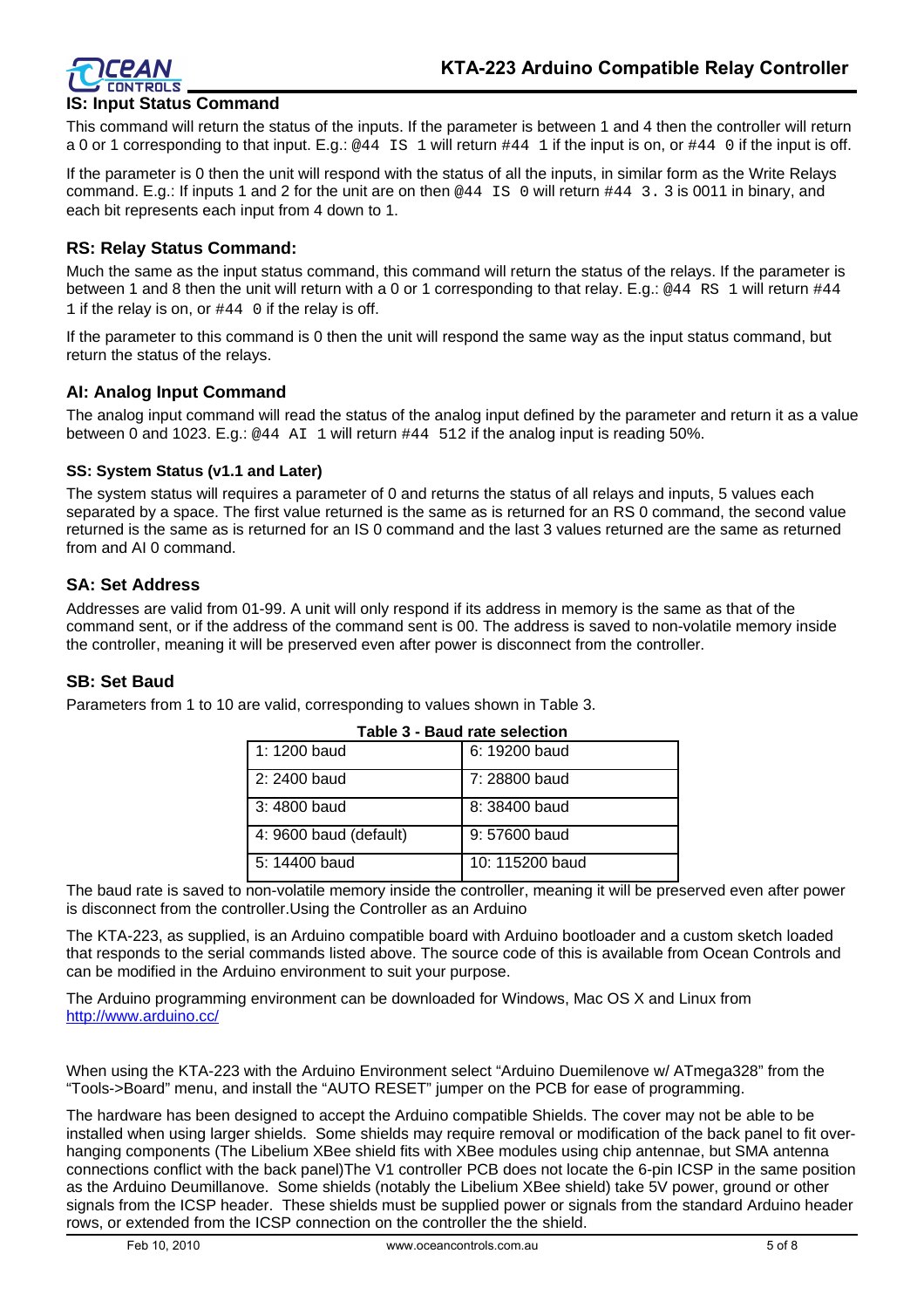

The the Libelium XBee shield must be supplied with 5V power by connecting 5V on the shield to K6 Pin 2 and GND on the shield to K6 Pin 6.

Space is provided on the PCB to install the SparkFun Real Time Clock module (SparkFun SKU: BOB-00099). The intention is to allow the controller to operate in stand alone situations that require more timing flexibility than the stock controller can provide. The PCB connects the RTC module SDA to Arduino Digital 12 and SCL to Arduino Digital 13. Installing this unit may prevent proper operation of other modules or shield that rely on these pins (for example, the Ethernet shield cannot be used with the RTC module.)

The RS485 transceiver is connected in parallel with the FTDI USB to Serial converter and ATMega328 UART pins. This transceiver allows half-duplex serial communication over 2 or 3 wires. The transceiver requires a TX Control signal to enable the transmit or receive line driver. When transmitting, the TX Control line must be asserted (driven high). To recieve, the line must be left low.

The FT232RL USB to Serial converter provides a TXEN signal for RS485 Transceivers. When data is received from the USB port by the FT232RL, it asserts the TX Control line, putting the RS485 transceiver in Transmit mode. The serial data is then transmitted to the ATMega328 and onto the RS485 network.

Using the RS485 transceiver from custom Arduino code requires that your code drive the TX Control line high at the beginning of data transmission and returns it low at the end of the transmission. The TX Control line is connected to Digital 19. The Ocean Controls sketch provides an example of how to do this.Table 4 shows the mapping of Arduino pins to the inputs and outputs of the controller.

| <b>KTA-223 IO</b>                   | <b>Arduino Pin</b>    | <b>AVR Port.Pin</b> |
|-------------------------------------|-----------------------|---------------------|
| Relay 1                             | Digital 2             | PORTD.2             |
| Relay 2                             | Digital 3             | PORTD.3             |
| Relay 3                             | Digital 4             | PORTD.4             |
| Relay 4                             | Digital 5             | PORTD.5             |
| Relay 5                             | Digital 6             | PORTD.6             |
| Relay <sub>6</sub>                  | Digital 7             | PORTD.7             |
| Relay 7                             | Digital 8             | PORTB.0             |
| Relay 8                             | Digital 9             | PORTB.1             |
| Opto-In 1                           | Digital 15 / Analog 1 | PORTC.1             |
| Opto-In <sub>2</sub>                | Digital 16 / Analog 2 | PORTC.2             |
| Opto-In 3                           | Digital 17 / Analog 3 | PORTC.3             |
| Opto-In 4                           | Digital 18 / Analog 4 | PORTC.4             |
| Analog In 1                         | Analog 6              | ADC6                |
| Analog In 2                         | Analog 7              | ADC7                |
| Analog In 3                         | Analog 0              | PORTC.0             |
| <b>RX</b> Data                      | Digital 0             | PORTD.0             |
| <b>TX Data</b>                      | Digital 1             | PORTD.1             |
| RS485 TX Control                    | Digital 19 / Analog 5 | PORTC.5             |
| <b>Ethernet Shield</b>              | Digital 10            | PORTB.2             |
| <b>Ethernet Shield</b>              | Digital 11            | PORTB.3             |
| Ethernet Shield / RTC<br><b>SDA</b> | Digital 12            | PORTB.4             |
| Ethernet Shield / RTC<br><b>SCL</b> | Digital 13            | PORTB.5             |

#### **Table 4 - Arduino Pin Mapping**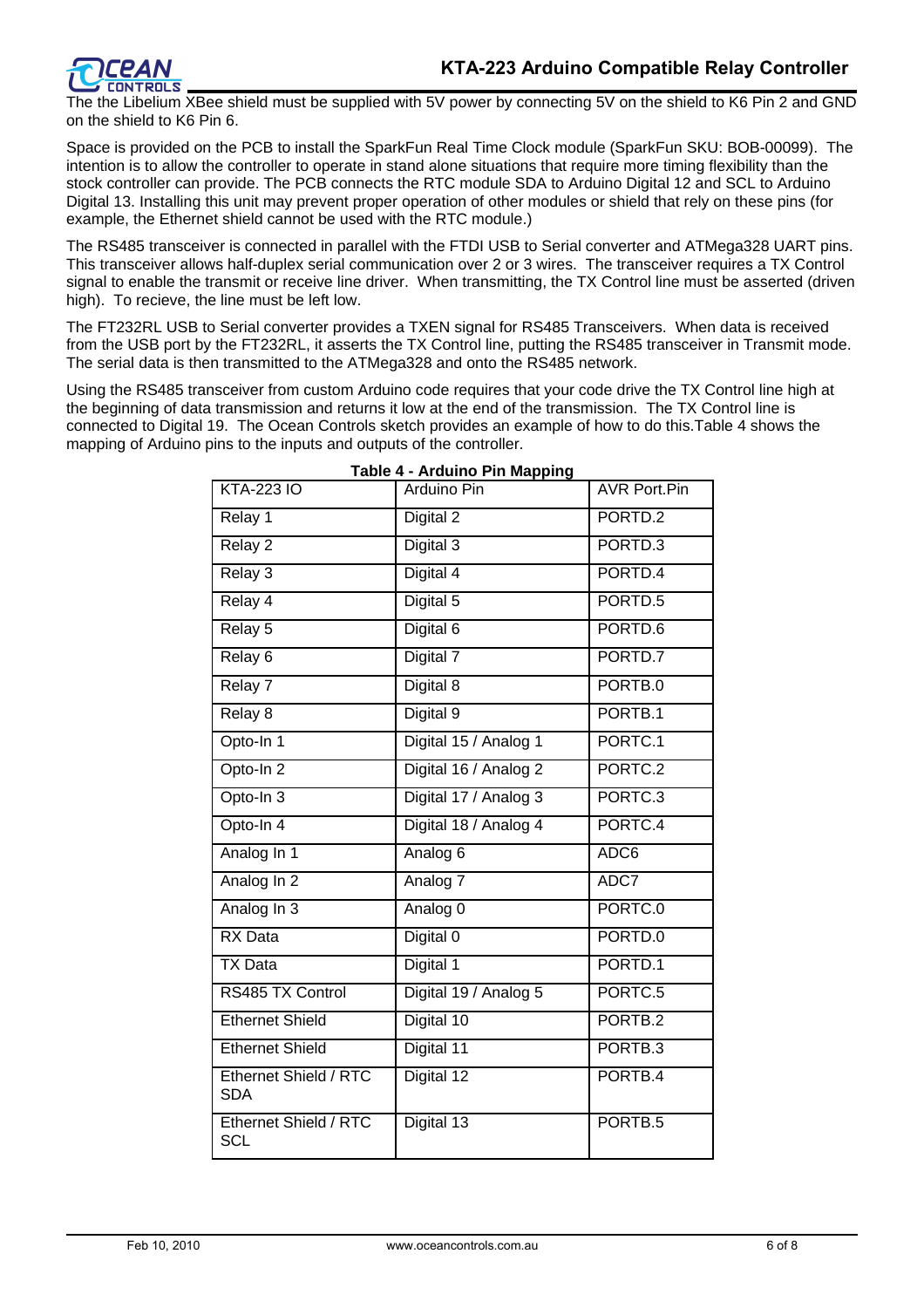

## **Wiring Examples: Inputs**

The opto-isolated inputs allow for a range of connection possibilities. The figures below show the wiring for a drycontact switch, NPN and PNP-type sensor.



**Figure 3 - Wiring a dry contact switch**



**Figure 4 - Wiring an NPN-type sensor**



**Figure 5 - Wiring a PNP-type sensor**

Analog inputs can be wired for 0-5V or 0-20mA signals, depending on the position of the input jumper inside the unit. A regulated 5V output is provided for the convenience of wiring analog sensors like potentiometers.<br>  $\begin{bmatrix} 1 & 1 \end{bmatrix} \begin{bmatrix} 1 & 1 \end{bmatrix} \begin{bmatrix} 1 & 1 \end{bmatrix} \begin{bmatrix} 1 & 1 \end{bmatrix} \begin{bmatrix} 1 & 1 \end{bmatrix} \begin{bmatrix} 1 & 1 \end{bmatrix} \begin{bmatrix} 1 & 1$